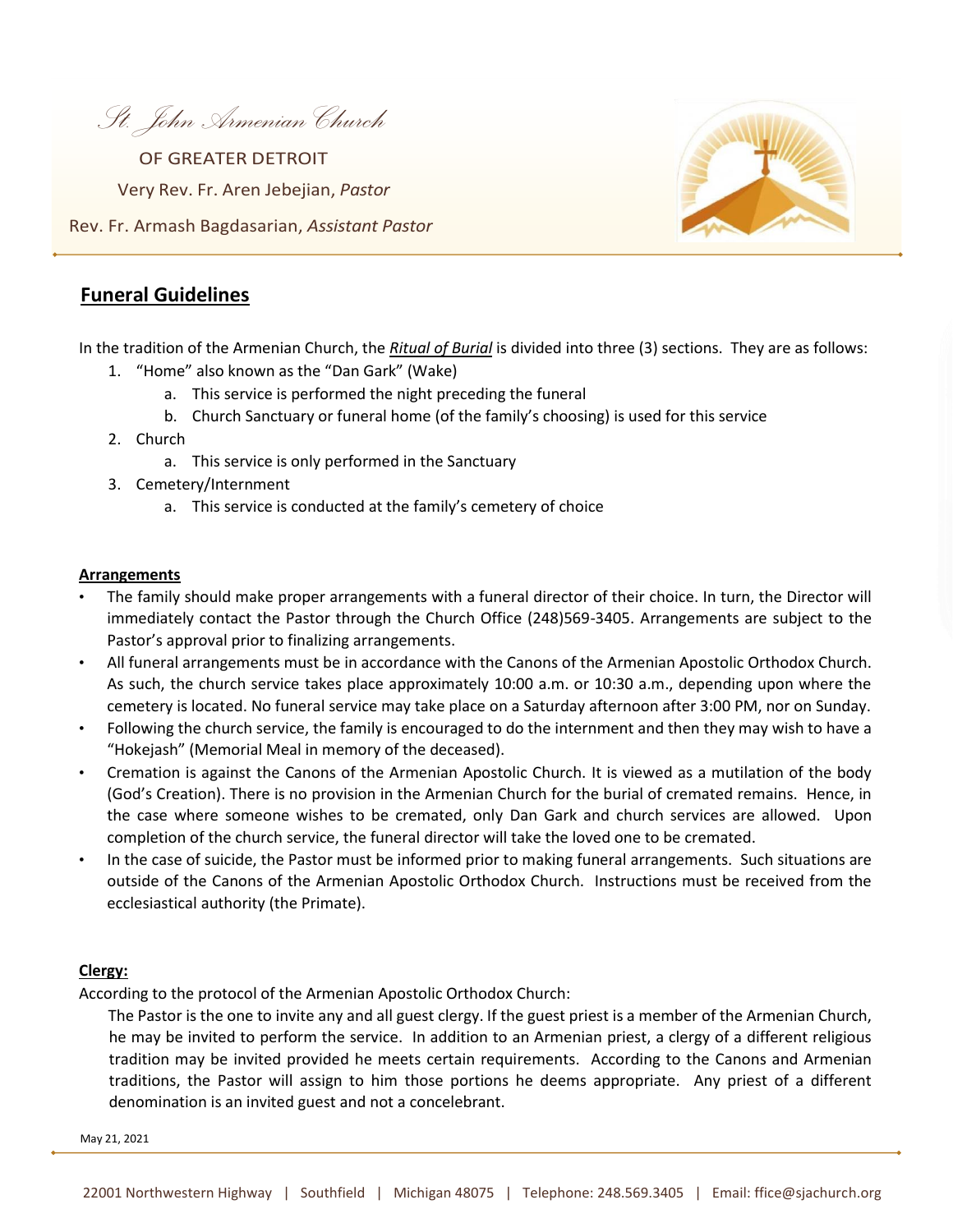### **Other Items of Importance:**

- Compatriot, fraternal or any other organization may not perform services in the Church Sanctuary.
- Per the tradition of the Armenian Church, an altar server or deacon is required. The Funeral Director will make these arrangements through the Church Office.
- During visitation, the Altar curtain will be closed. It will be open during the liturgical services.
- Per Diocesan Directive # 798, no lay person may speak or give "eulogies" in the Sanctuary. Lay person(s) may speak at the funeral home or "Hokejash".
- Komitas Choir participation, if requested, should be made through the Funeral Director.
- Should the family desire a soloist and/or musician, approval must first be obtained from the Pastor. Upon the Pastor's approval, this is arranged independently by the family.
- In addition, any song/hymn and/or piece of music performed in the Sanctuary, must have the Pastor's approval 24 hours prior to the service.
- At least one day prior to the funeral (church service), the family must provide a one page summary of the deceased's life for the Pastor to incorporate into his eulogy. An example template of such information can be provided by the Church Office upon request.
- If In Lieu Of Flower donations are designated for St John Armenian Church, the church will provide specifically designated envelopes.

St John Armenian Church will acknowledge the In Lieu of Flower donations by sending a personalized letter to the donor in memory of the departed individual. This letter is an acknowledgement from St John's.

As soon as possible, St John Armenian Church will send the family an updated list of donors. By the "Karasoonk" (Fortieth Day Memorial), a final computerized list from St John Armenian Church will be provided to the family to send a separate acknowledgement on the family's behalf.

The family should contact the church office to arrange the "Karasoonk" (Fortieth Day Memorial) service.

• Rosaries and crucifix crosses are outside of the tradition of the Armenian Church and should not be used. Exceptions can be made with consultation through the Pastor.